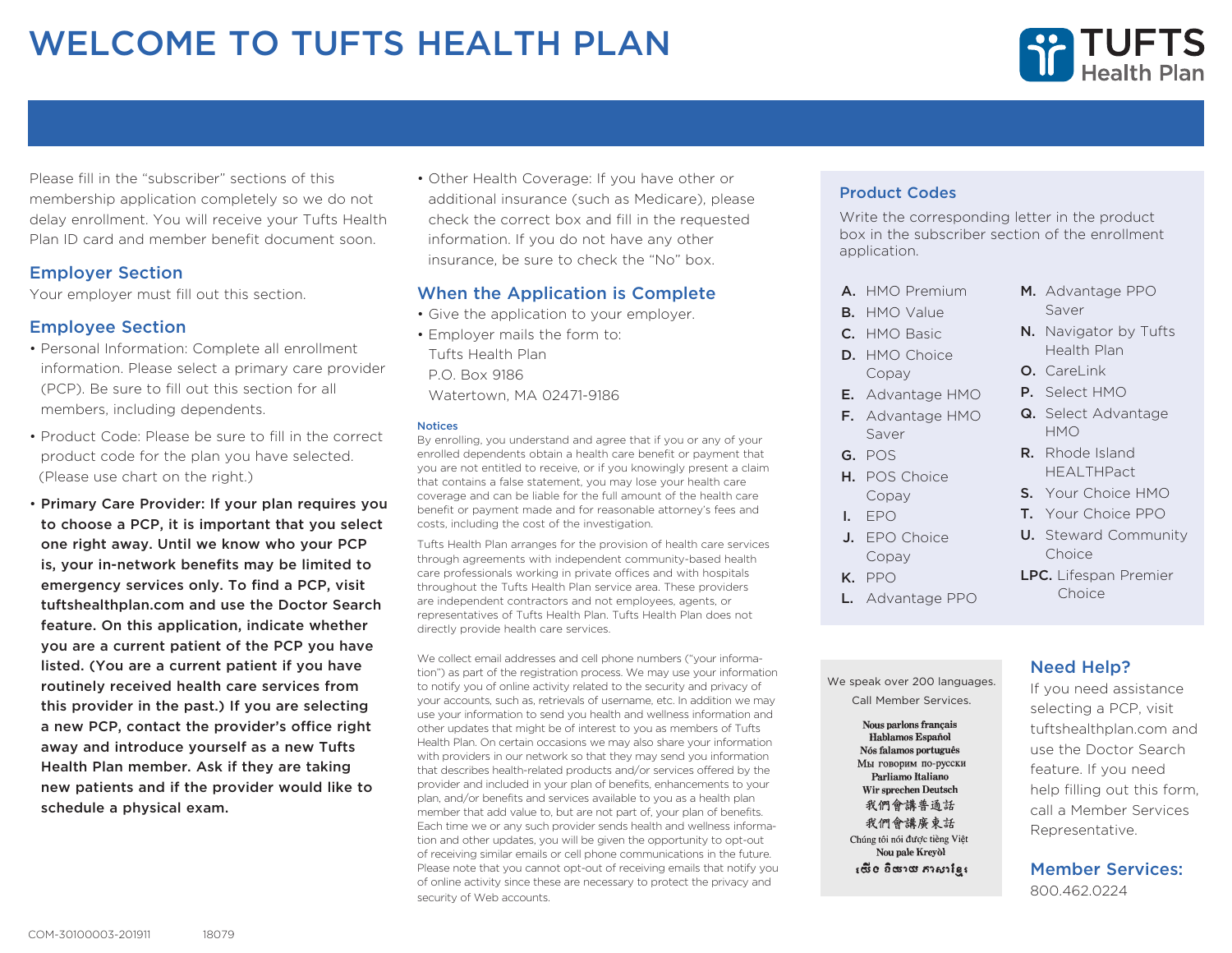## MEMBER ENROLLMENT FORM FAILURE TO COMPLETE FORM WILL CAUSE A DELAY IN ENROLLMENT.

Please print clearly or type. Please be sure application is completed in full to ensure enrollment. Employers can mail completed forms to: Tufts Health Plan • P.O. Box 9186 • Watertown, MA 02471-9186

| <b>EMPLOYER SECTION</b>                                                                                                                                                                                                                                                                                                                                                                                                                                                                                                                                                                                                                                                                                                                                                                                          |            |                                      | PLEASE WRITE IN YOUR 8 DIGIT GROUP NUMBER BELOW                                  |                                                                                                                                                                                                                                      |                                                   |                                                   |  |
|------------------------------------------------------------------------------------------------------------------------------------------------------------------------------------------------------------------------------------------------------------------------------------------------------------------------------------------------------------------------------------------------------------------------------------------------------------------------------------------------------------------------------------------------------------------------------------------------------------------------------------------------------------------------------------------------------------------------------------------------------------------------------------------------------------------|------------|--------------------------------------|----------------------------------------------------------------------------------|--------------------------------------------------------------------------------------------------------------------------------------------------------------------------------------------------------------------------------------|---------------------------------------------------|---------------------------------------------------|--|
|                                                                                                                                                                                                                                                                                                                                                                                                                                                                                                                                                                                                                                                                                                                                                                                                                  |            |                                      |                                                                                  |                                                                                                                                                                                                                                      |                                                   |                                                   |  |
|                                                                                                                                                                                                                                                                                                                                                                                                                                                                                                                                                                                                                                                                                                                                                                                                                  |            |                                      |                                                                                  | Office Location <b>Contract Contract Contract Contract Contract Contract Contract Contract Contract Contract Contract Contract Contract Contract Contract Contract Contract Contract Contract Contract Contract Contract Contrac</b> |                                                   |                                                   |  |
|                                                                                                                                                                                                                                                                                                                                                                                                                                                                                                                                                                                                                                                                                                                                                                                                                  |            |                                      |                                                                                  |                                                                                                                                                                                                                                      |                                                   |                                                   |  |
| SUBSCRIBER SECTION PRODUCT (Select corresponding letter from the list on the front page) ___________ Other ____                                                                                                                                                                                                                                                                                                                                                                                                                                                                                                                                                                                                                                                                                                  |            |                                      |                                                                                  |                                                                                                                                                                                                                                      |                                                   |                                                   |  |
|                                                                                                                                                                                                                                                                                                                                                                                                                                                                                                                                                                                                                                                                                                                                                                                                                  |            |                                      |                                                                                  |                                                                                                                                                                                                                                      |                                                   |                                                   |  |
|                                                                                                                                                                                                                                                                                                                                                                                                                                                                                                                                                                                                                                                                                                                                                                                                                  |            |                                      |                                                                                  |                                                                                                                                                                                                                                      |                                                   |                                                   |  |
|                                                                                                                                                                                                                                                                                                                                                                                                                                                                                                                                                                                                                                                                                                                                                                                                                  |            |                                      |                                                                                  |                                                                                                                                                                                                                                      |                                                   |                                                   |  |
|                                                                                                                                                                                                                                                                                                                                                                                                                                                                                                                                                                                                                                                                                                                                                                                                                  |            |                                      |                                                                                  |                                                                                                                                                                                                                                      |                                                   |                                                   |  |
|                                                                                                                                                                                                                                                                                                                                                                                                                                                                                                                                                                                                                                                                                                                                                                                                                  |            |                                      |                                                                                  |                                                                                                                                                                                                                                      |                                                   |                                                   |  |
| Marital Status: □ Single □ Married □ Divorced □ Domestic Partner                                                                                                                                                                                                                                                                                                                                                                                                                                                                                                                                                                                                                                                                                                                                                 |            |                                      | Type of Coverage Requested: □ Individual □ Family □ Other_______________________ |                                                                                                                                                                                                                                      |                                                   | Is this your current PCP?<br>$\Box$ Yes $\Box$ No |  |
| <b>Members Enrolling</b><br>First Name / Last Name (if different)                                                                                                                                                                                                                                                                                                                                                                                                                                                                                                                                                                                                                                                                                                                                                | Sex<br>M/F | Date of Birth<br>(MM/DD/YEAR)        | Social Security Number<br>(required for all members)                             | Choose a Primary Care<br>Provider for each member<br>(Include first and last<br>name.)                                                                                                                                               | Check if<br>currently<br>used for<br>primary care | PCP NPI #                                         |  |
| $\Box$ Spouse<br>Domestic Partner                                                                                                                                                                                                                                                                                                                                                                                                                                                                                                                                                                                                                                                                                                                                                                                |            |                                      |                                                                                  |                                                                                                                                                                                                                                      | $\Box$                                            |                                                   |  |
| Child/Dependent                                                                                                                                                                                                                                                                                                                                                                                                                                                                                                                                                                                                                                                                                                                                                                                                  |            |                                      |                                                                                  |                                                                                                                                                                                                                                      | $\Box$                                            |                                                   |  |
| Child/Dependent                                                                                                                                                                                                                                                                                                                                                                                                                                                                                                                                                                                                                                                                                                                                                                                                  |            |                                      |                                                                                  |                                                                                                                                                                                                                                      | $\Box$                                            |                                                   |  |
| Child/Dependent                                                                                                                                                                                                                                                                                                                                                                                                                                                                                                                                                                                                                                                                                                                                                                                                  |            |                                      |                                                                                  |                                                                                                                                                                                                                                      | $\Box$                                            |                                                   |  |
| Child/Dependent                                                                                                                                                                                                                                                                                                                                                                                                                                                                                                                                                                                                                                                                                                                                                                                                  |            |                                      | All Controller                                                                   |                                                                                                                                                                                                                                      | $\Box$                                            |                                                   |  |
| Child/Dependent                                                                                                                                                                                                                                                                                                                                                                                                                                                                                                                                                                                                                                                                                                                                                                                                  |            |                                      | $\overline{a}$                                                                   |                                                                                                                                                                                                                                      | $\Box$                                            |                                                   |  |
| Please check if you are using additional membership applications for additional dependent children. $\Box$                                                                                                                                                                                                                                                                                                                                                                                                                                                                                                                                                                                                                                                                                                       |            |                                      |                                                                                  |                                                                                                                                                                                                                                      |                                                   |                                                   |  |
| Do you or someone else covered under this insurance policy have other health insurance coverage at the same time your Tufts Health Plan policy is in effect? □ Yes □ Yes (Medicare) □ No                                                                                                                                                                                                                                                                                                                                                                                                                                                                                                                                                                                                                         |            |                                      |                                                                                  |                                                                                                                                                                                                                                      |                                                   |                                                   |  |
|                                                                                                                                                                                                                                                                                                                                                                                                                                                                                                                                                                                                                                                                                                                                                                                                                  |            |                                      |                                                                                  | Health Plan Number______________________                                                                                                                                                                                             |                                                   | Effective Date                                    |  |
| Names of Family Members Covered                                                                                                                                                                                                                                                                                                                                                                                                                                                                                                                                                                                                                                                                                                                                                                                  |            |                                      | Is Spouse Employed? □ Yes □ No If Yes, Name and Address of Employer              |                                                                                                                                                                                                                                      |                                                   |                                                   |  |
| The information supplied on this form is true and complete. I authorize my employer to make necessary payroll deductions, if any, for my share of Tufts Health Plan coverage. I assign benefits to Tufts Health Plan providers<br>means that Tufts Health Plan is authorized to make payments directly to Tufts Health Plan providers for services rendered to me (us). I grant Tufts Health Plan any legal right that I (we) may have to recover the cost of se<br>an illness or injury caused by someone else when these services have been or will be paid by Tufts Health Plan. I understand that calls to the Member Services department may be monitored for quality assurance. I understand<br>the benefits for which I (we) are eligible are those described in the applicable member benefit documents. |            |                                      |                                                                                  |                                                                                                                                                                                                                                      |                                                   |                                                   |  |
| Subscriber Signature                                                                                                                                                                                                                                                                                                                                                                                                                                                                                                                                                                                                                                                                                                                                                                                             | Date       | <b>Emplover Signature</b> (required) |                                                                                  | Telephone                                                                                                                                                                                                                            |                                                   | Date                                              |  |